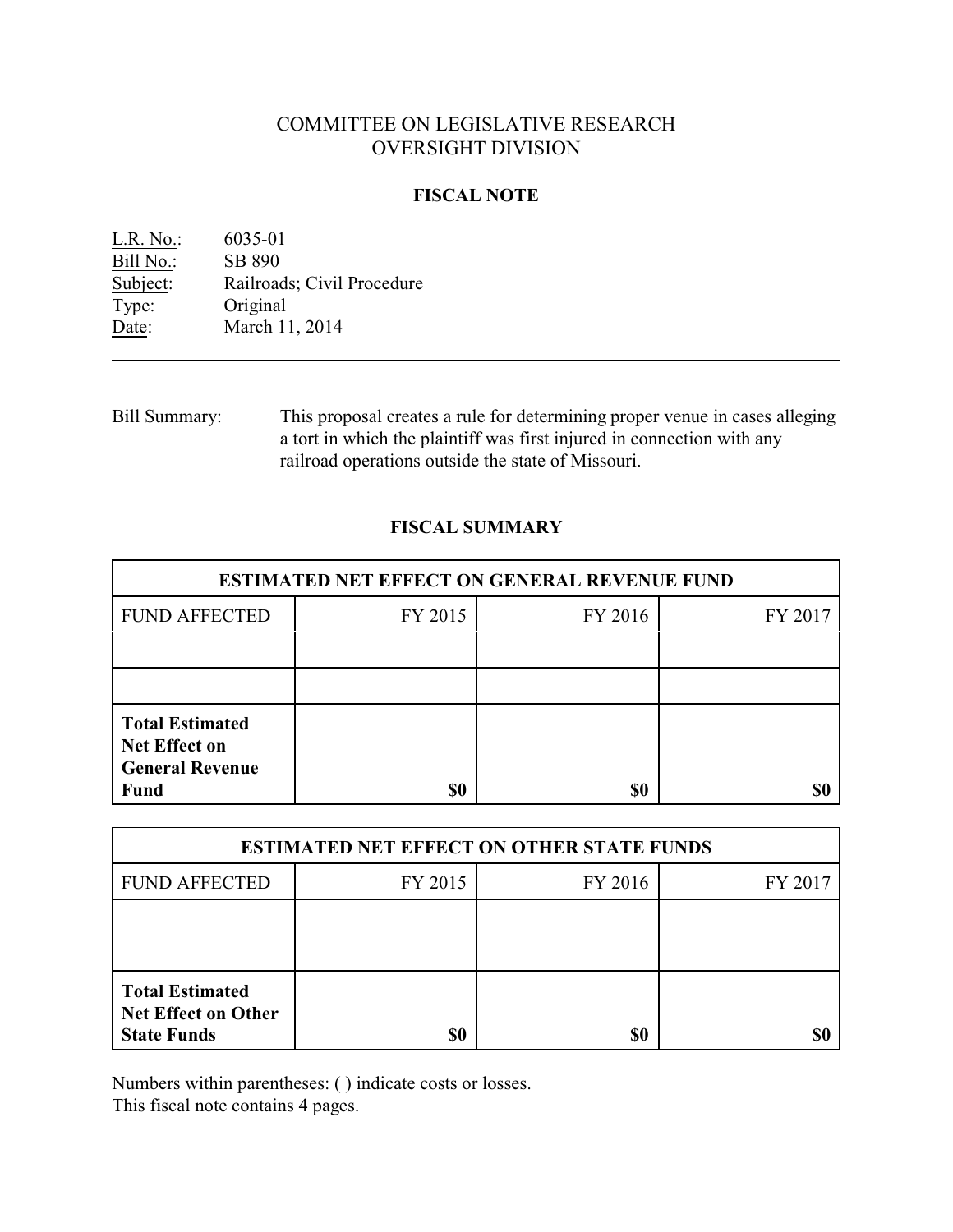L.R. No. 6035-01 Bill No. SB 890 Page 2 of 4 March 11, 2014

| <b>ESTIMATED NET EFFECT ON FEDERAL FUNDS</b>                               |         |         |         |  |
|----------------------------------------------------------------------------|---------|---------|---------|--|
| <b>FUND AFFECTED</b>                                                       | FY 2015 | FY 2016 | FY 2017 |  |
|                                                                            |         |         |         |  |
|                                                                            |         |         |         |  |
| <b>Total Estimated</b><br><b>Net Effect on All</b><br><b>Federal Funds</b> | \$0     | \$0     |         |  |

| <b>ESTIMATED NET EFFECT ON FULL TIME EQUIVALENT (FTE)</b>    |         |         |         |  |
|--------------------------------------------------------------|---------|---------|---------|--|
| <b>FUND AFFECTED</b>                                         | FY 2015 | FY 2016 | FY 2017 |  |
|                                                              |         |         |         |  |
|                                                              |         |         |         |  |
| <b>Total Estimated</b><br><b>Net Effect on</b><br><b>FTE</b> |         |         |         |  |

 $\Box$  Estimated Total Net Effect on All funds expected to exceed \$100,000 savings or (cost).

 $\Box$  Estimated Net Effect on General Revenue Fund expected to exceed \$100,000 (cost).

| <b>ESTIMATED NET EFFECT ON LOCAL FUNDS</b> |         |         |         |
|--------------------------------------------|---------|---------|---------|
| FUND AFFECTED                              | FY 2015 | FY 2016 | FY 2017 |
| <b>Local Government</b>                    | \$0     | \$0     |         |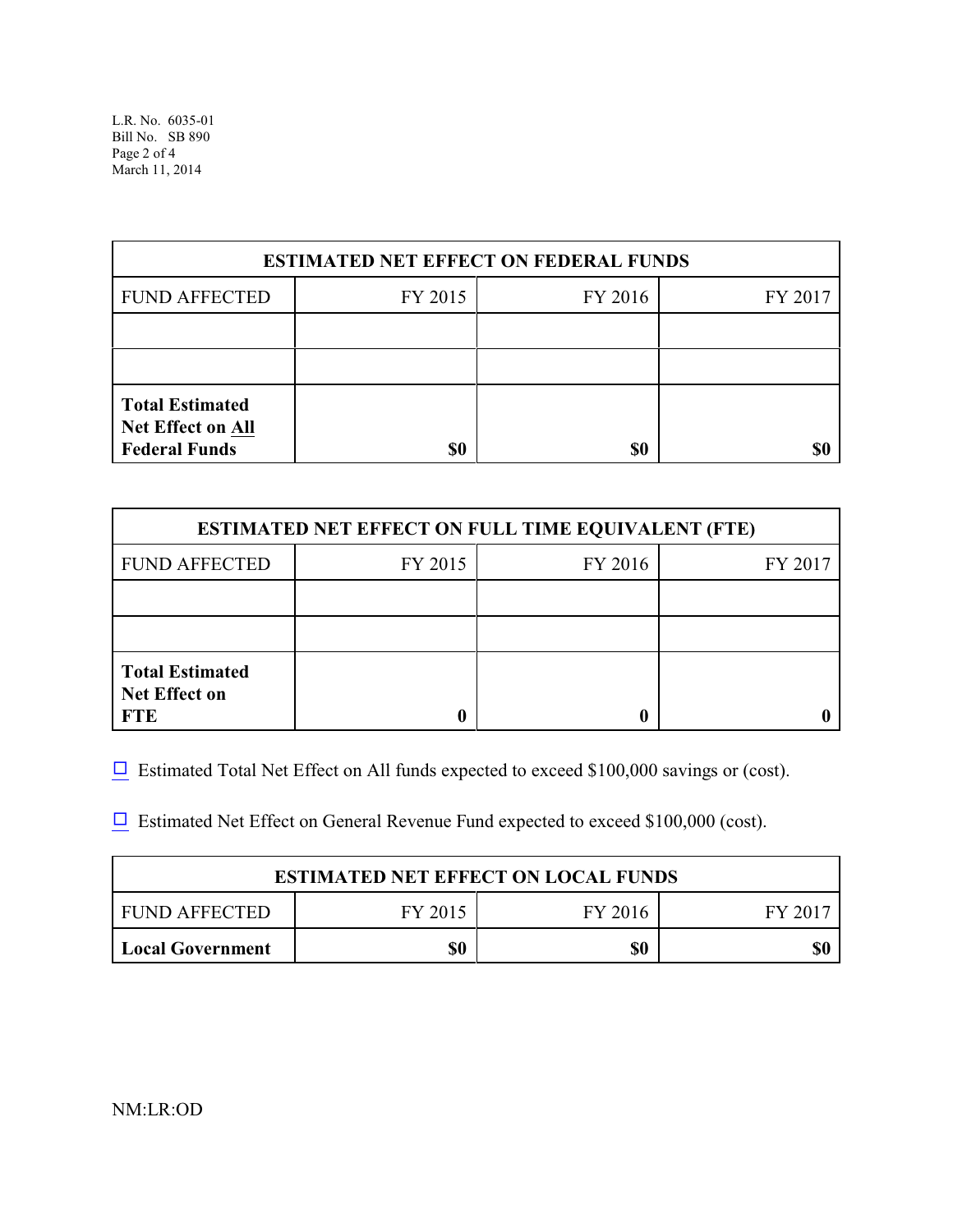L.R. No. 6035-01 Bill No. SB 890 Page 3 of 4 March 11, 2014

### **FISCAL ANALYSIS**

#### ASSUMPTION

Officials at the **Office of the Attorney General** assume that any potential costs arising from this proposal can be absorbed with existing resources.

Officials at the **Office of the State Public Defender** and the **Office of the State Courts Administrator** each assume no fiscal impact to their respective agencies from this proposal.

Officials at the Missouri Department of Transportation and the Office of Prosecution Services did not respond to **Oversight's** request for fiscal impact.

| FISCAL IMPACT - State Government | FY 2015<br>$(10 \text{ Mo.})$ | FY 2016    | FY 2017    |
|----------------------------------|-------------------------------|------------|------------|
|                                  | <u>\$0</u>                    | <u>\$0</u> | <u>\$0</u> |
| FISCAL IMPACT - Local Government | FY 2015<br>$(10 \text{ Mo.})$ | FY 2016    | FY 2017    |
|                                  | <u>\$0</u>                    | <u>\$0</u> | <u>\$0</u> |

#### FISCAL IMPACT - Small Business

No direct fiscal impact to small businesses would be expected as a result of this proposal.

#### FISCAL DESCRIPTION

The proposed legislation appears to have no direct fiscal impact.

This legislation is not federally mandated, would not duplicate any other program and would not require additional capital improvements or rental space.